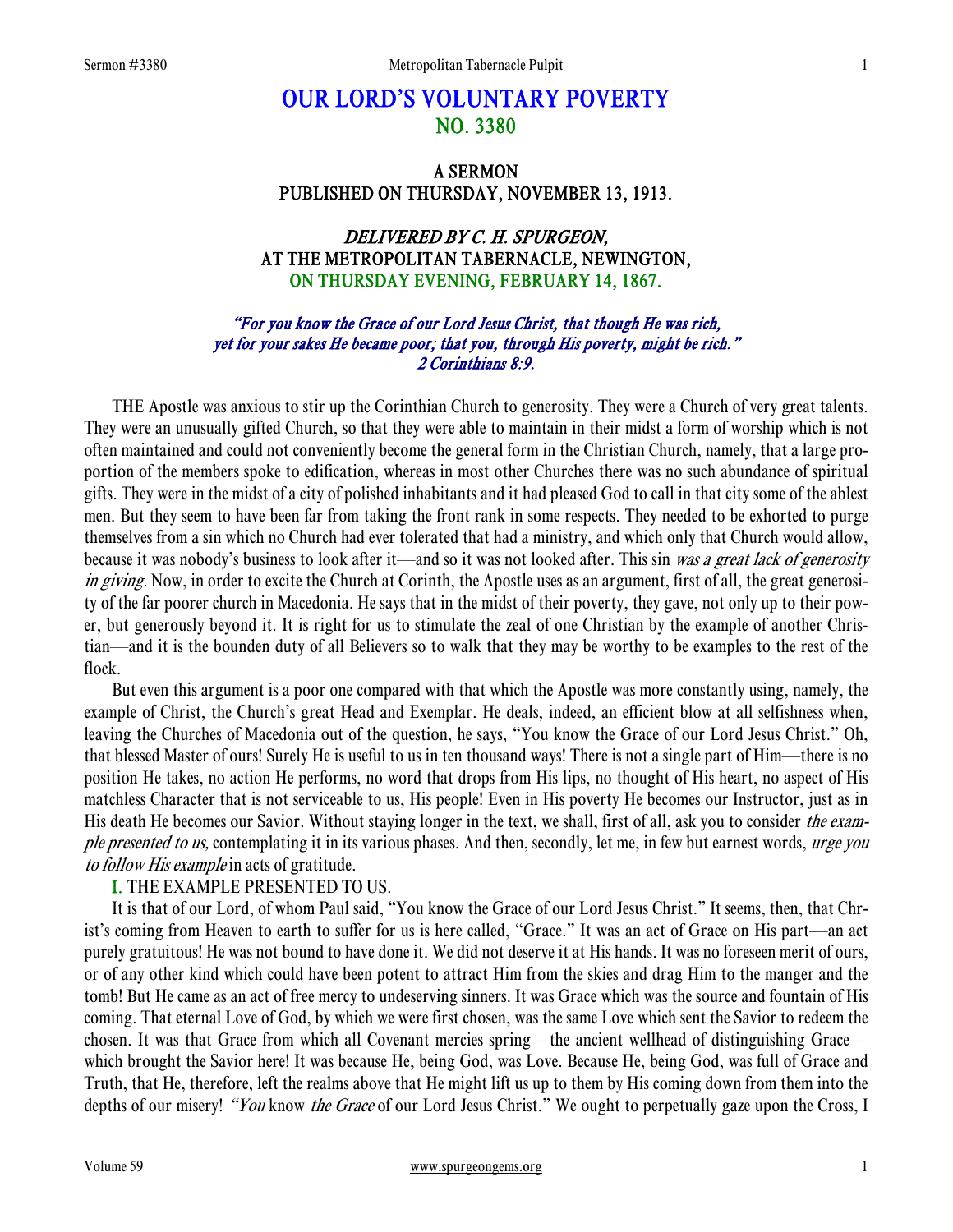think, in the light of its being altogether an act of Grace on Christ's part—and the result of Grace towards us on the part of the Divine Father. Oh, you see nothing there, Sinners, towards you but Grace—

#### "'Tis mercy fills the Throne. While wrath stands silent by."

 The wrath falls upon the Savior, but all that you have to see in Christ, today, is Grace, pure Grace—Grace to take away the sin which made Him bleed—Grace to accept the sinner who was guilty of His death. The Cross reveals to us Grace on the Throne of God, Grace at its culminating point, Grace triumphant and resplendent in the uttermost degree! Who would see Grace, let him behold a bleeding Savior bearing the griefs of men upon Himself and suffering in their place. "You know the Grace of our Lord Jesus Christ," the kindness, the bounty, the benevolence, the generosity, the compassion, the condescension, the tenderness, "the Grace of our Lord Jesus Christ."

 And when Paul had thus named the deed which the Savior did and labeled it with the title of, "the Grace of our Lord Jesus Christ," he follows it up by mentioning the heights from which the Savior descended—"who though He was rich." It has been well observed that this little sentence is a clear proof that our Savior had an existence *before* He was born into this world—that, in fact, He was Divine—for it is said that, "He was rich, and that He became poor." Now, He never was rich *in this life*—never!

 If it should be said that He was rich at one time with the Holy Spirit, as Unitarians have said in order to get rid of the force of this verse, then He never did become poor in that sense. There was no period of the Savior's life on earth in which it could be said that He was rich, but He became poor. It must, therefore, have been in a previous state of being that our Lord was rich—and I shall now ask your thoughts to go back to the time when Jesus Christ was rich. Poor are our words! They are but an accommodation of mortal speech to an immortal theme! "He was rich." When we read the word, "rich," it seems, somehow or other, to pall the description of what Jesus Christ was, for He was so infinitely more rich than anything the world knows by that description! His riches were vastly more wealthy than any of the gaudy wealth which the world can bring—which is but transient and corruptible wealth! He was rich. Yes, but He was something more than that. However, we will make such use of the term as we can.

Jesus was rich *in possession*. As God over all, having made all things, all things were His. He could have said, "The cattle on a thousand hills are Mine. Mine, the mines of gold and the secret treasuries of silver. Mine, the places where the diamonds sparkle and where the pearl emits its gentle ray. All things are Mine! A thousand stars glisten as My lamps and all the width of space, so full of the wonders of creation—all this is Mine!" He was rich in service. A thousand angels waited at His gates. He had but to will it and the strong-winged messengers flew upon His errands! They adored Him ceaselessly. Day without night they circled His Throne, rejoicing. Even when on earth, He said He could pray to His Father and He would send Him twelve legions of angels. How much more was this the case when He sat in the state of Heaven—and all these were the courtiers that waited before His Throne? He was rich *in honor*. No pompous courts of Solomon could ever compare with the courts of the Son of God! All glory centered in Him. He was "God over all blessed forever," co-equal and co-eternal with the Father. To Him the perpetual song. To Him the never ceasing incense. To Him the golden harps, to Him the swell of Heaven's highest symphonies, for He was adored of all and exalted high above principalities and powers, and every name that is named! And He was rich in love, which is the best of all wealth! His Father loved Him. "This is My beloved Son in whom I am well pleased." Eternally was that a Truth of God and, besides that, there were pure spirits of His own creating who loved Him with all the force of their being. He needed not our love to make Him rich! There was love enough in God for Him and if He had willed it, He could have made a thousand races of nobler creatures than ourselves, all of whom would have loved Him with the deepest love!

 He was rich, too, in happiness. We cannot conceive of the Savior knowing any sorrow, or grief, or need in Heaven. He had all that even He could wish for, if such language can be used towards the Infinite God. He was essentially and ineffably happiness, itself! Just as we believe, concerning the Most High God, that He is unruffled by a care and His soul undisturbed by a pang, so was it with the Glorious One who afterwards condescended to be crowned with thorns—and to be pierced with the spear for our sakes. "He was rich!" Oh, the word, as I have said before, is a poor miserable word! It is the best that Paul could find, but there is such a grandeur about Christ that if we say He was rich in all respects, rich in all conception and rich beyond imagination's utmost stretch, rich beyond everything you and I will ever be able to con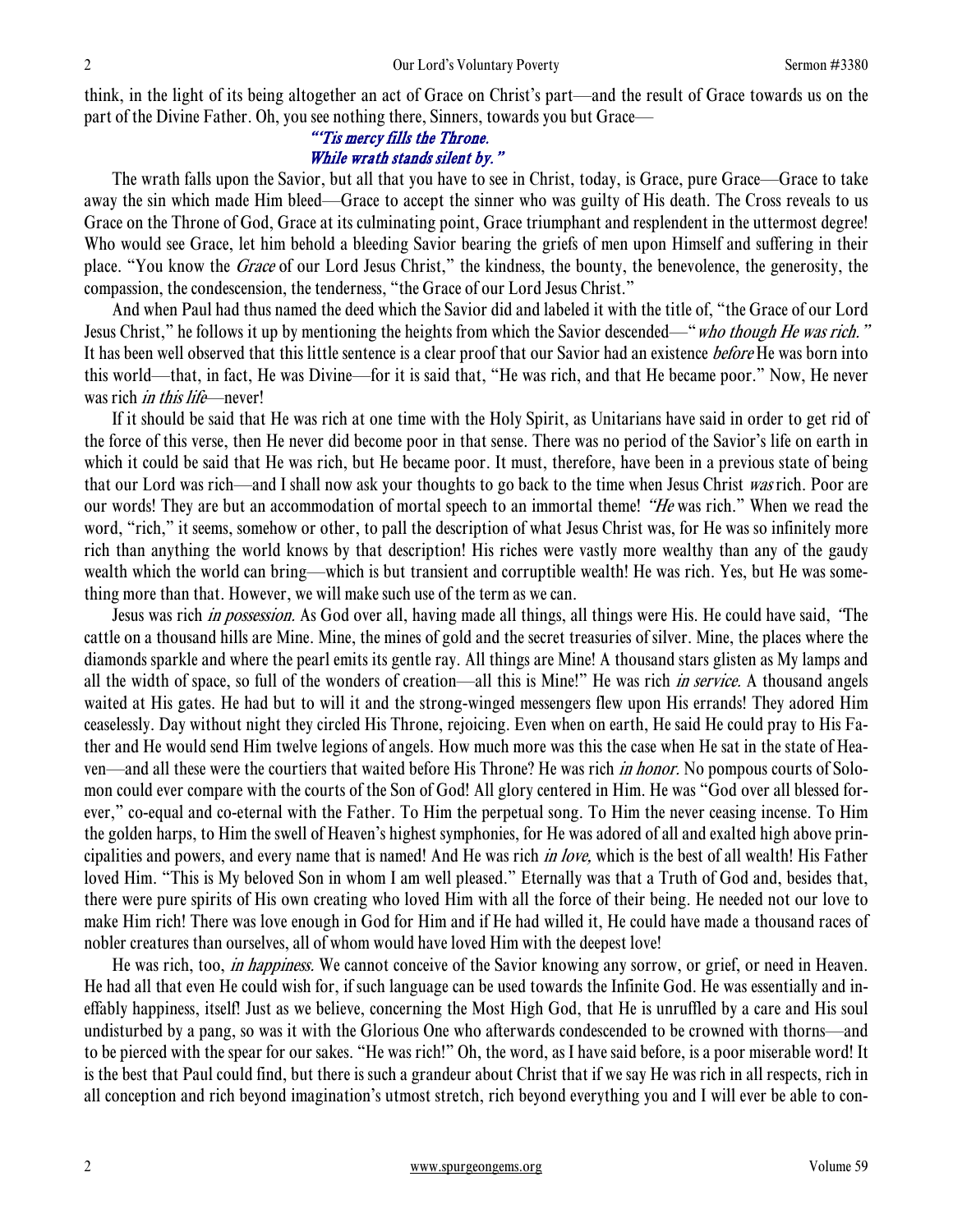ceive of—even when we got into the celestial state—so rich, so Infinite, so glorious, so Divine—this is what He was! "He was rich."

 And yet He considered us! And yet He stooped to us! Oh, my Brothers and Sisters, what an example for us to get the same Grace and generosity, so that if in any respect we, too, are made rich here, we, too, may be as willing to stoop as He was. But, alas, while our stoop is all so little, His stoop is all so great!

Then the Apostle goes on to say, "Though He was rich, yet for your sakes He became poor." Not that He was *made* poor. It was not an act of Providence that made Him so. He did not become bankrupt. He was not a King expelled from His dominions. He was not a fallen Sovereign to whom we give shelter and pity, but He "became poor." That is, it was His own voluntary act! It was His own cheerful will to become poor! And now I cannot help saying that that word, "poor," does not seem to me to be strong enough. It is the best, I suppose, our language can afford, but still, there never was poverty like His poverty! It is a word which does but skim the surface of the Savior's condescension. He was poor. Well, He was poor *in the ordinary sense*. He was born of humble parents, He was not the son of a prince or a mighty one. He was reputed to be the carpenter's son. When His mother swaddled Him, she laid Him in the manger. He was not like those who are born in marble halls and are wrapped in scarlet—He was a plebeian and He took a lowly place even in His birth. He is sent to Egypt—He becomes an early exile. Scarcely any poverty in the world is like the poverty of the poor emigrant who leaves his country either from lack of bread or from fear of life—and Jesus Christ and His mother going down to Egypt are the very picture of poverty! We are thankful if we have only a little cottage in our own land where we may dwell, but in Egypt the Son of God must tabernacle for awhile. And when He came back, He sought not His acquaintance among even the tradesmen or the middle classes, much less among the lofty and the proud in spirit—He put upon Himself the smock frock of the country—"a garment without seam, woven from the top throughout"—and His intimate acquaintances were the fishermen of Galilee!

 Was it not said of Him by David, "He has exalted One chosen out of the people"? And Christ was emphatically chosen out of the people. He was with them in all their toils and all their woes—so with them that none of them were more poor than He. "Foxes have holes," He said, "and the birds of the air have nests, but I, the Son of Man, have not where to lay My head." He was so poor that I never read He left a will about His worldly goods and chattels. All that He had of personal estate was just the garments He wore and those the soldiers parted among them—and there He was, naked, dead and indebted to charity! For a tomb, He had not even a sepulcher of His own—not a sorry six feet of earth in which His sleeping body might have rested in its own freehold—it was a *borrowed tomb* that gave the Savior a refuge. He thus became poor outwardly, but what was His poverty inwardly? He was poor as to His friends. Judas betrayed Him. Peter denied Him. All the disciples forsook Him and fled! He was poor *in servants*, for although He washed His disciples' feet, yet they washed not His! And when He came to the hour when human sympathy might have somewhat comforted Him, He had to say with melancholy pathos, "What? Could you not watch with Me one hour?" Oh, so poor has He become that there is not an eye to watch with Him in His lonely grief! So poor was He that the comforts which are left to the most abject were taken away from Him! No promise beamed to shed its light upon His soul. At one time, at any rate, no Presence of God made Him glad. He was forsaken of His Father and His God! "Eloi, Eloi lama Sabachthani," indicated a poverty of soul quite as deep as that naked and mangled body indicated outward poverty.

 He had lost all, or rather had given up all, laid aside everything—His crown of Glory exchanged for the thorns of shame. The imperial mantle of dominion cast aside that He might wear His own blood! No more adored, but spit upon! No longer reverenced, but despised and made the offscouring of men! No Throne, but a Cross! No golden cup, but a draught of wormwood and of gall! No light and brightness of excessive Glory, but the blackness of mid-day—midnight! No life and immortality, but, "It is finished," and the giving up of the Ghost! "Though He was rich, yet for your sakes He became poor."

 I wish it were in my power to go farther into this depth tonight, but neither my ability nor my time will serve me just now. Let your own meditations assist you to peer into the poverty of the Savior—such poverty, indeed, as you and I can never know, but, prompted by His example, let us not be ashamed to be poor! No, let us not, at the thought of being poor, feel any kind of fear about it! Let us rather rejoice that in this we shall have fellowship with our Lord and if we serve Him we must be poor. If we are obedient to His will, we must make a sacrifice of worldly goods and prosperity. Let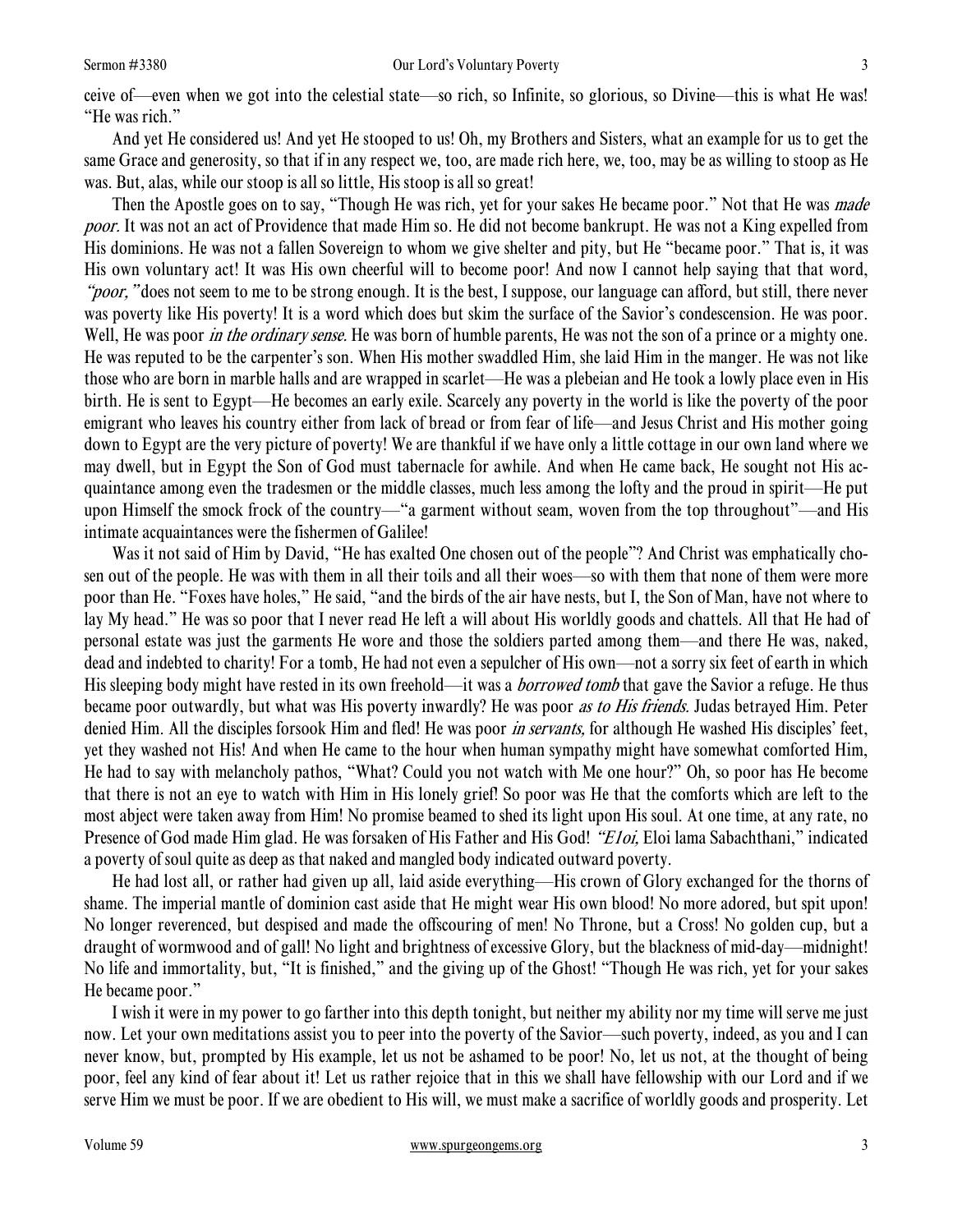us take joyfully the spoiling of our goods. Let us, like the Master, count it all joy when we are thus stripped, for so shall we have fellowship with Him "who, though He was rich, yet for your sakes became poor."

The Apostle next calls our attention to the *objectives* of this wonderful condescending stoop of our Lord, namely, ourselves. "For your sakes He became poor." For the sake of the Corinthians. For the sake of us.

 And oh, where could there be found more unworthy beneficiaries of this amazing love than we have been? In contemplating the love which I personally received from my Savior, although I wonder at it in itself, I have often thought that I could far better understand it if it had been given to someone else than when it is shed abroad in my own soul. I do not know how it is, but somehow the salvation of the vilest sinner that lives does not one half as much surprise me as my own—and I find it far more easy to believe in the genuine salvation of any man than at times to believe in my own. Why should He love us? Oh, there is an amount of unworthiness about each one of us which we cannot see in our fellows that makes it amazing that we should have been chosen! Well said the Apostle, "His great love wherewith He loved us when we were dead in trespasses and sins!" It is by His great love He loves us now we are alive, but it is still more wondrous love that He should spend His life-blood to buy our humanity when it was in its former state! None shall praise God more for His Grace than I will if I get the privilege to see Him face to face, for none will be more indebted to His distinguishing mercy! I suppose you will feel the same and will, each one, resolve in the contest of humility that none of you will yield to his fellow, but will each one lie the lowest and sing the loudest to the praise of the matchless Lover, this Heavenly Bridegroom of our souls! "For your sakes became poor." Not a thorn in that crown for Himself, but for your sakes! No spit on those cheeks, no hair plucked from them, for Himself—but all for you! For you, the cruel lash, as it pitilessly furrowed those holy shoulders! For you, those drops of crimson sweat as they stained the cold earth! For you, each of those cruel nails! For you, for you, the spear that pierced His side! Oh, let each Christian here really seek to lay a claim to have a personal interest in the griefs and groans of Jesus! Sweet possessions! Oh, to treasure them! Richer than all jewels! Those drops of blood—far more priceless than rubies! Those falling tears more sparkling than diamonds! Treasure up the love of Jesus! Put it into your souls. Make a heart in your heart in which to treasure it! Count it to be the richest and most precious thing you can have, or can desire to have—the love of Jesus with all its sweetness and everlasting delight! "For your sakes He became poor."

 Well, now, if He did all this for the sake of us who are so unworthy, what ought you and I to do for His sake, who is so worthy? And if He emptied His great Self for us, who are as nothing, shall not we be ready to empty our little selves for Him, who is so great?

 If He gave all to us, what less than all can we give to Him? And even when we have given all, we shall think it all too little for such a Lord and such a Friend! Does Jesus give Jesus, and shall not we give all of ourselves?

 The Apostle tells us, however—to conclude the exposition of the verse and our contemplation of this great example—that Christ had an objective in doing this, and the objective was this—"That you, through His poverty, might be made rich." I like the very phraseology, here, and think we should read it again..."That you, through His poverty, might be made rich." A person joined this Church not long ago who had been a member of quite another denomination, in which the doctrine of the Second Advent, which we also hold, takes an infinitely more prominent place than we are ever likely to give to it, for it is the Gospel of their salvation. This woman, however, professed herself to have been converted to God, here, and she said, "I was always taught to trust in Christ Glorified, but now I come to see that my confidence must be in Christ Crucified." This was what Paul preached and it is what we preach! I believe it is an error which is growing, that we are to be made rich through Christ Glorified. I grant you that we shall be, for we are made rich by Christ in any capacity, but the text says it is through His *poverty* that we shall be made rich. The brightest treasure that can come to the Christian comes to Him through Christ Crucified—we must take care in all our ideas of the Second Advent that we do not imagine the coming of a *temporal* Kingdom and a *temporal* Glory and go back to the beggarly elements of the Old Covenant—for if we do so we shall miss the true jewel, the *spiritual* treasure—the love of which is half dying out in the Christian Church! Christ in His poverty should be most commonly the object of our contemplation, for it is through that poverty that we shall be made rich.

 Now, I want to ask you whether you are rich tonight? If Jesus Christ died for you, I am sure He has not missed His intention in so dying and, therefore, you are rich! But you say you are poor and you were grumbling only an hour ago to think that you were so poor. Come, now! Come now! Jesus Christ, though He was rich, became poor—shall He miss the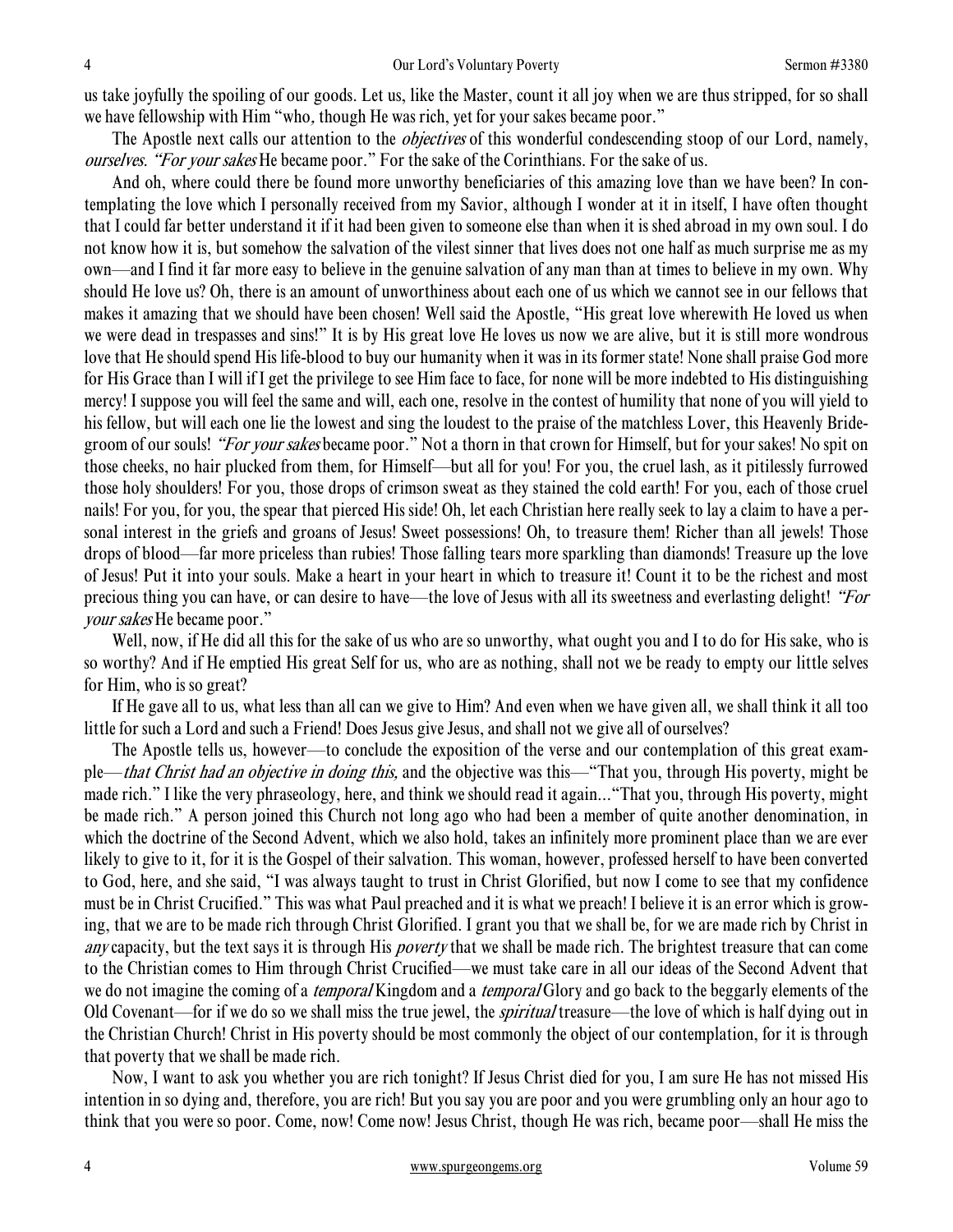design of that great renunciation? Shall His plan fail? It is not for a moment to be supposed! Well, then, He has made you rich. You cannot count your treasures, Christian! A catalog of them would be too long for you ever to get through it! You have no estate. You have no barn in which to store away your harvest. Perhaps there may be some of you with little more belonging to you than the garments in which you have come into this sanctuary. But yet—you are rich! Think about this—

#### "All things are yours, the gift of God, The purchase of a Savior's blood! This world is yours, and worlds to come! Earth is your lodge and Heaven your home!"

 You have angels to be your protectors. You have Christ to be your Intercessor and your Friend! You have the Holy Spirit, Himself, to be your Comforter! The everlasting arms are underneath you. The Divine wings are above you. The Divine Glory is within you! Oh, what more could you desire? You shall have all the provisions that you need, for you shall dwell in the land and verily you shall be fed. Yes, Christ has made us rich in the highest possible sense of richness. He does not please to make many of His people rich in the common sense. As Luther says, He gives the husks to the hogs the proper place for them—they can relish them and can make the best use of them. I doubt not that he was also right in what he said of the whole Turkish Empire, which God had given to the grand Turk who was the leading monarch of his day. He said, "It is only a bone for a dog." So it is. All the kingdoms of this world are but so many bones which the Householder throws out to the dogs and lets them devour them as they may. Perhaps all the time the child is kept waiting—and he may be kept waiting a little while for his food because the hour is not yet come—the dog can eat when it wills, but the child must eat at the set time which the Father has appointed. Let us be thankful if God does not give us our portion here. It is one of the things to be dreaded—the having your portion in this life! It is said of some that they have their portion in this life—and our Lord said of the Pharisees—"Verily I say unto you, they have their reward." Oh, let us pray God not to give us our reward here! If we have helped the poor and have only received ingratitude, let us be very thankful that it proves that our reward is not here! If we labor for Christ and are misrepresented, let us be thankful, for again it proves that our reward is not of men and in time, but is of God and for all eternity! To have our reward, here, and our portion from men is a thing to be deprecated with tears, cries and groans! God grant us to know our riches to be of a better sort than that which the worldling covets!

Well, if it is so, that Christ has made us rich, I hope it is not fiction or fancy to any of you. You are rich in your soul—you know you are! You are wealthy and the argument from this is that you should be devoted to your Master. If He has made you rich, serve Him! If He has enabled you to be contented, at ease and happy—if you have blessed enjoyment in your soul, if you are at peace with God through Jesus Christ—who should serve God as *you* should? Highly favored as you are, the very stones would cry out against you if you were not generous in your Master's service and praise!

And this brings me to the last matter, which is, in a few words—

# II. TO EXHORT YOU TO PRACTICALLY CARRY OUT THE EXAMPLE OF CHRIST.

 There have been some advanced Christians—I say not this of all—but there have been some advanced Christians who literally have been made able to carry out the example of the Savior. How should we honor the memory of such men as John Wesley, for instance? He might have been a fellow—as he was, indeed, of the University—and have had excellent compensation. "The Church," so called, was open to him and, no doubt, a bishopric would soon have rewarded his exertions and his eloquence. But he lived through life purely to serve his Master according to his knowledge and conviction. And when an inventory was to be made of his plate, he had but two spoons, one at Bristol and one in London. And when he died, what had he to leave? His treasure had all gone before him into Heaven and he died in poverty, having served his God with all he had, and making that the aim of his life—to live with all he had wholly to his Master's service! And such have been the lives of some of our missionaries. They have cut themselves away from all the claims of kindred and have given themselves, like the old Roman heroes in battle, who stood upon the sword and consecrated themselves to God. They have given themselves up to live and to die with never a thought of gain in this world, no, never dreaming of possessing anything as long as they lived! Such was Apostolic life and such, I believe, would be more common in the Christian Church if a high degree of Divine Grace were granted. I do not think it is the duty of most of you, nor that it will ever fall to the lot of 99 out of a hundred of you, but there are some of you—and there ought to be more—who, being

#### Volume 59 www.spurgeongems.org 5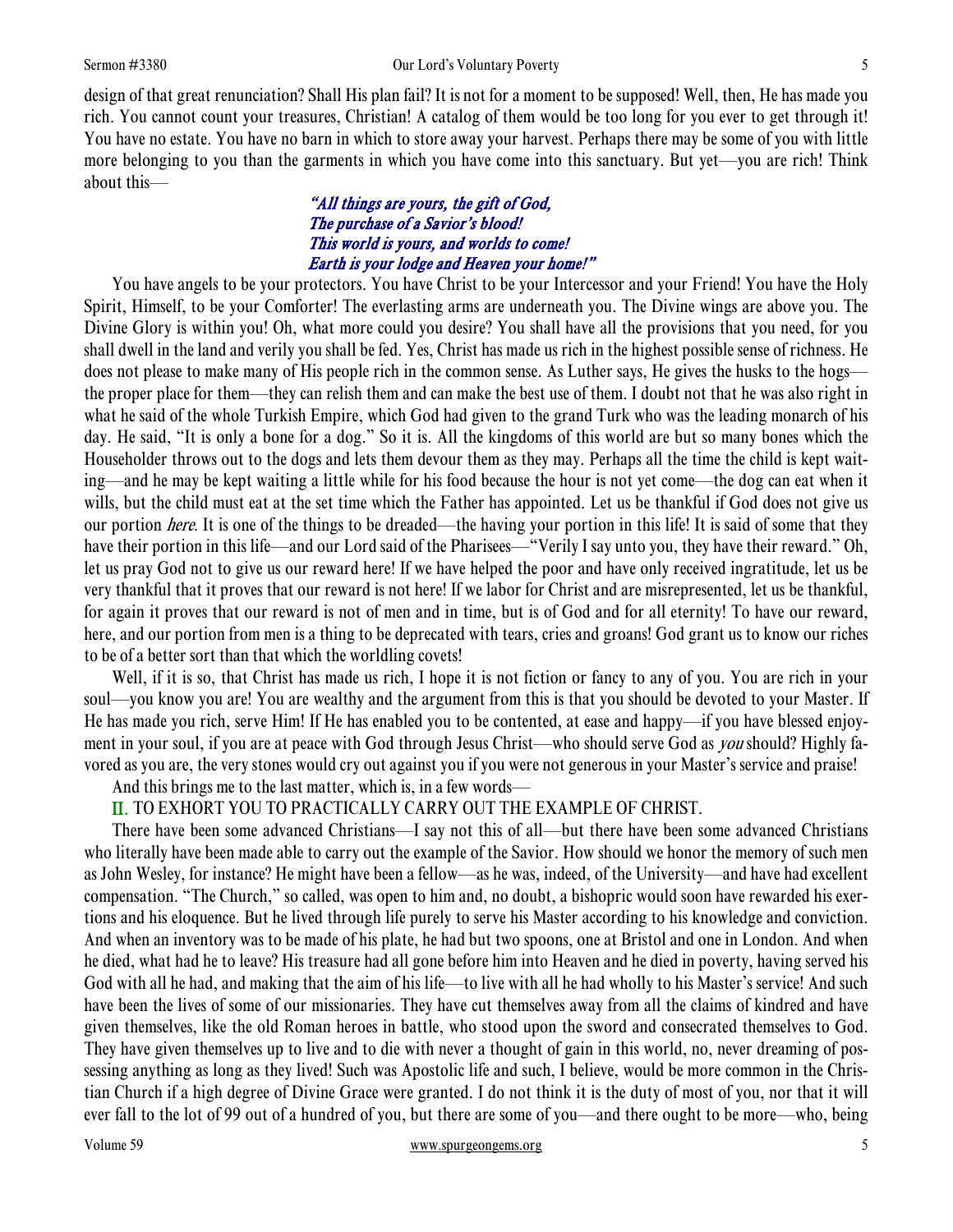called of God to some special work, should feel that if you are rich, if you possess rank, if you possess standing in society, you will give up the most brilliant, earthly prospect for that yet more brilliant prospect of bearing the Cross and inheriting the crown!

 I look forward, if God should ever send a revival of religion in England, not only to the time when the poor and the middle-classes shall find in their midst consecrated ministers, but when, from the very highest spheres of society, there will come to us men who might have worn the coronet, but who would rather proclaim the Gospel! Men who might have piled up their wealth until it became like Babel's tower, but who would rather become poor, that in their poverty they may make many rich! It is not given unto all thus to do, but this is the dictate of Christianity—and where it can be done absolutely and be carried out to the fullest extent, it brings much Glory to God!

Well, but the principle seems to me to be binding upon us all. I will venture to say—and I should not wonder that some of you will not like it to be said, that I believe it is anti-Christian and unholy for any Christian to live with the objective of accumulating wealth. You will say, "Are we not to strive all we can and to get all the money we can?" You may do so. You should do so. I cannot doubt but what, in so doing, you may do good service to the cause of God. But what I said was this, that to live *with the objective of* accumulating wealth is anti-Christian. There are thousands of men and women with whom that is the only thing they are living for—to save, save—and make a fortune! And when they die, what then? Well, then it will be in the newspapers that So-and-So died worth so much, and some will say, "Guess what worth he died with? It will be talked of all over the city, "Why, they paid probate duty on so much!" Yes! Well, now, if you had a steward—I will ask you a question—if you had a steward and that steward were to die—and you should hear that he died worth £100,000, what would you say? You would say, "Ah, I know whose money that was! He was only a steward and yet he died worth £100,000? I know where that money came from." You would not want to ask the question, but you would say, "Ah, he was a thief, an old rogue!" I am not certain whether every man is not who does that—at least, unless he happens to occupy a very high and prominent position. A man says he is a steward. That is what he says, himself. We do not tell him so, but he says he is. He stands up and thanks God that he is a steward, but the old fellow has got some uncommonly heavy bags about him—more than a steward would have if he had handled his master's money properly!

 To say that the most of you ought to spend all you earn would be simply ridiculous. To come into the pulpit and say to those of you who are in business and so on, that you ought to give all that you have to the cause of God every year would be, I think, most intolerable stupidity on my part! I do not say that at all! Let your children, by all manner of means, have that which they can lawfully claim of you. Make a fair provision if you are able to make it. Let your children be liberally educated. Let there be no stint in the house so that there should be complaints of need there. God has put you into a position and you may spend according to your station. What I mean to say is this—if you make it your objective in this world to live simply to get together a certain amount of money, and die and leave it—you are living with an anti-Christian objective and your spirit is apart from the spirit of your Lord Jesus Christ!

 My Master did not make a fortune. There is none of you who will leave less than He left! We read some time ago of a bishop whose will was sworn to be under £150,000, and someone said, "He was a true successor of the Apostles, for he would be bound to say that if the Apostle Paul's will could have been sworn to, it, too, would have been under £150,000." And I think it is very likely that it would!

Ah, but such an occurrence as that always provokes a sneer in the world. They say, "Oh, yes, yes, yes—this is a picture of making the best of both worlds!" But it is not the picture of the Savior, living wholly for the cause of God and the cause of truth, but quite the reverse! I would like to see you, my dear Friends who are poor, feeling that out of your poverty it is your privilege to give continually to Him who loved you and gave Himself for you, not casting the burden of God's work upon the few rich that may be among us, but every man honestly taking his share in the Church's burden, which, indeed, is not her burden, but her privilege and her delight! I would like to see you bring in your gifts to God's treasury, not because you are asked to do so, or prompted, or driven to it, but because you love to do it out of love to Him. Well, then, those of you who are prospered in business—and may there be more of you!—will always find that it will sweeten what is left to yourselves if the full and fair proportion is given to your Master. I am afraid you will not be likely to imperil yourselves, or bring yourselves to poverty by what you do for the cause of Christ. Sorry would I be if, by any extravagance or imprudence of that kind, such a thing would occur—but on the whole it is not a very likely thing